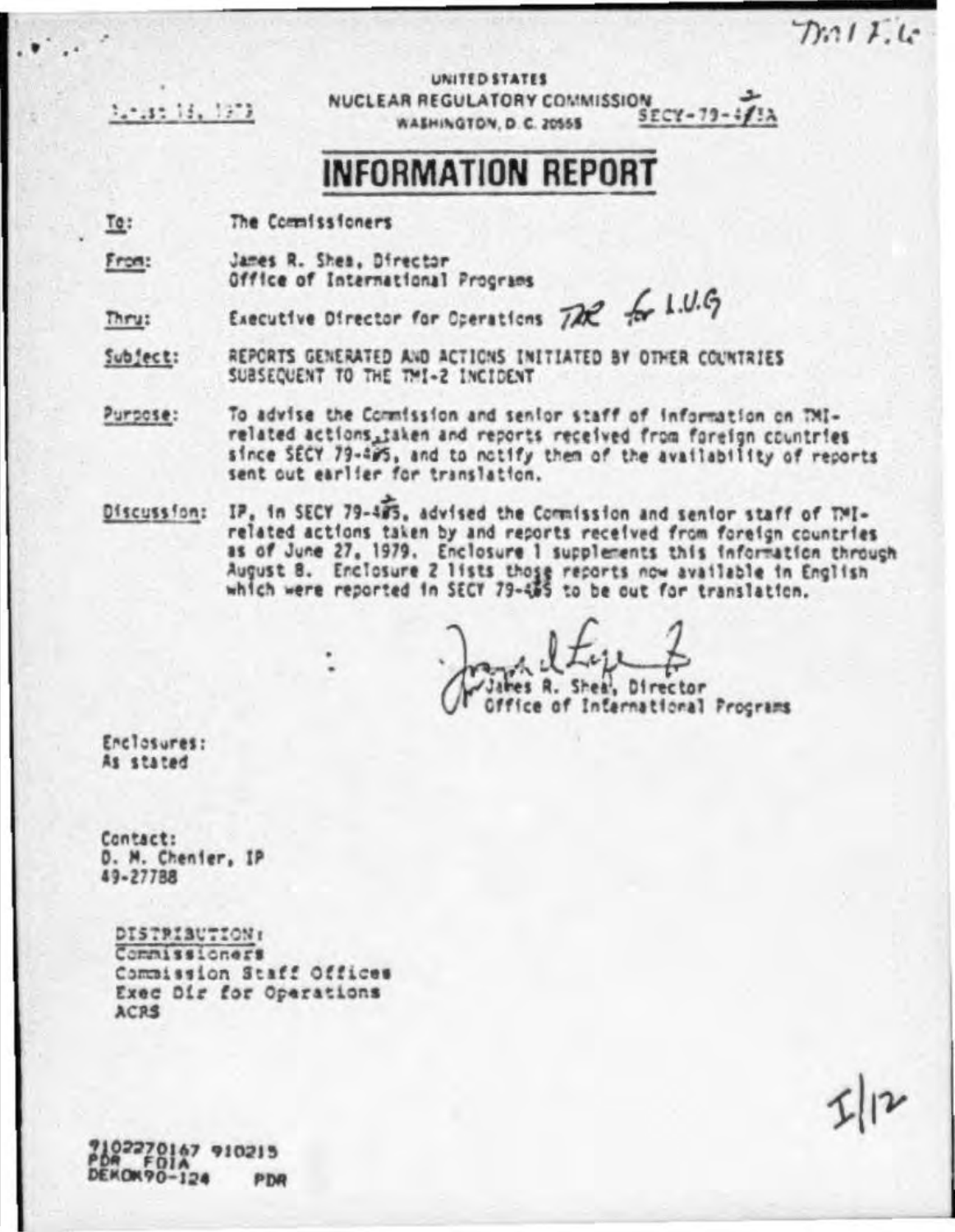### FRANCE

# Document Received

L'Accident Nucleaire de Three Mile Island (Pennsylvanie-USA), prepared by the<br>Study Mission on the Events of the Accident, June 4, 1979, 55 pages. Avatlable in French.

This report chronicles the findings of the French team, headed by B. Augustin, Counselor to the Minister of Industry, which wisited the U.S. April 29-May 5, 1979, for TM1-2 discussions with NAC, the Atomic Industrial Forum, the<br>Governor of Pennsylvania and state civil defense services, Metropolitan Edison, and media representatives.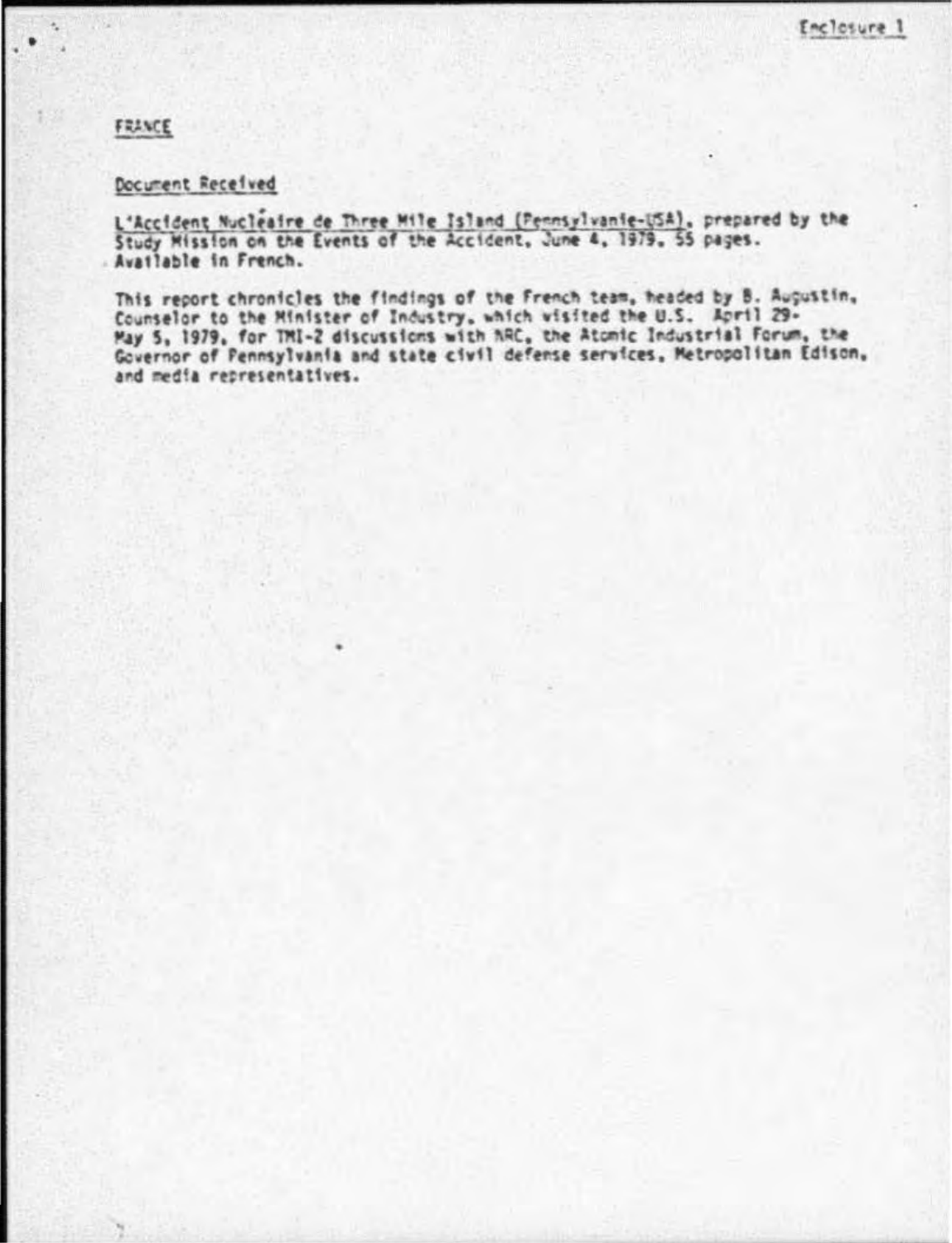#### Document Received

"CNEN Actions and Views About the National Regulatory Programmes in Light of the Three Mile Island Incident," prepared by the Comitato Nazionale per l'Energia Nucleare, June 1979, 8 paçes. Available in English.

This paper, presented at the June 27-28 CSNI meeting in Paris, is essentially a translation of the surmary of the report prepared by the CNEN Working Group on TMI implications to Italian nuclear power plants. It indicates the immediate actions which ENEL was ordered to take, and makes general recommendations for future actions and corrective measures based on the need for increased protection against unexpected situations of any kind and specific recommendations for the prevention of another TMI-2. The report also acknowledges that (1) its recommendations, except for a few cases (not noted separately), are in agreement with those of NRC and the U.S. vendors, and (2) the CNEN has undertaken a review of the existing emergency planning for Italy's nuclear installations.

#### **ITALY**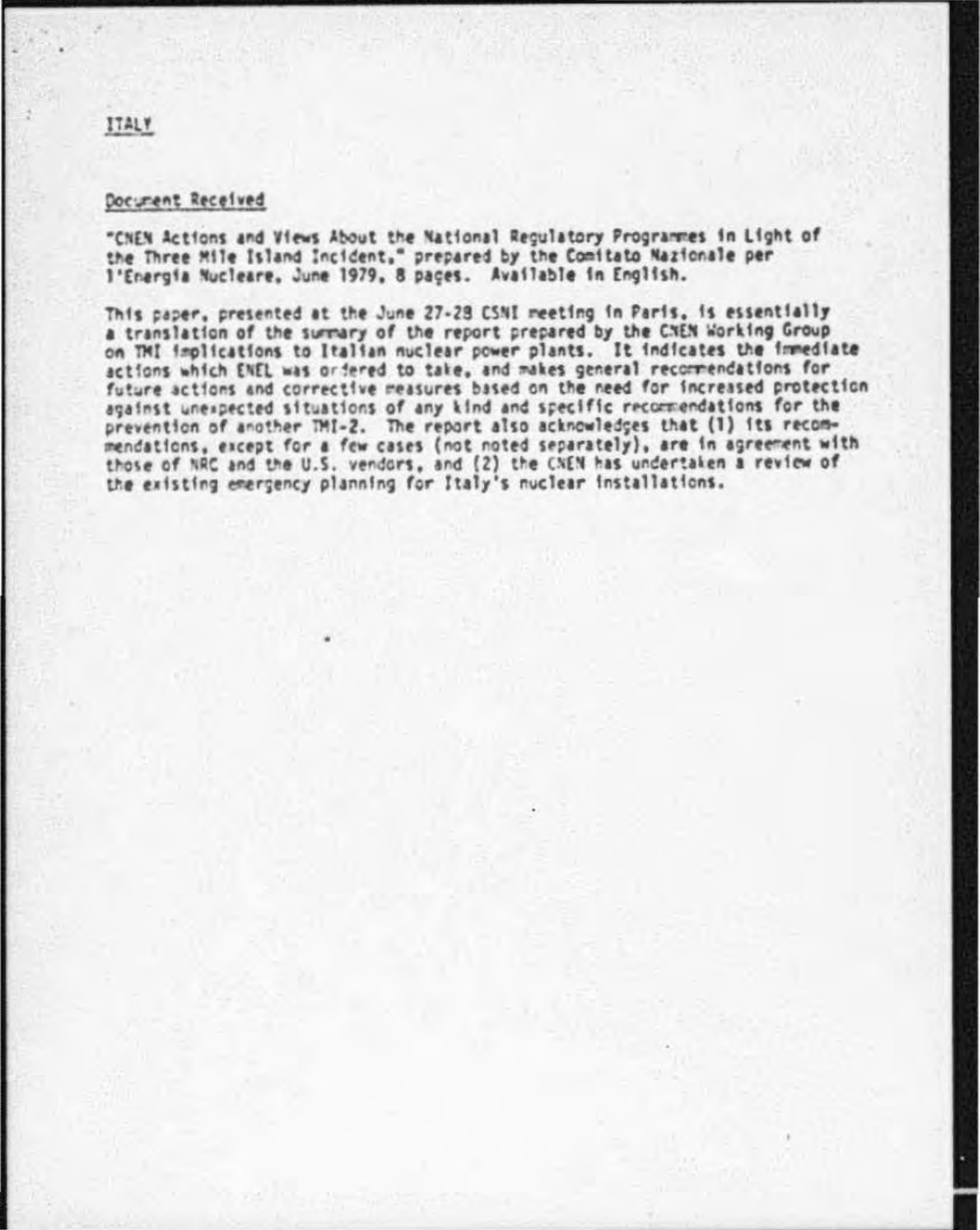#### **Actions Taken**

This summary was prepared by Warren Minners of the Lessons Learned Task Force following June 30-31 discussions in Bethesda with MITI officials.

"All operating PWRs in Japan are of Westinghouse design and the only proposed change resulting from the TMI-2 accident is the modification of the pressurizer pressure/level coincident signal for ECCS initiation. The coincident low pressure and low level signal (which is a 1/3 logic) will be retained but a partially independent low pressure ECCS initiation signal will be added. This signal will have independent logic (2/4 in two loop plants and 2/3 in three loop plants) but will use the same pressure transmitters as and will be set 100 psi lower than the pressure in the coincident circuit.

"The Japanese have more concern than we that ECCS will unnecessarily actuate and subject the system to a thermal cycle. Therefore the Ohi 1 & 2 units will not have the additional pressure signal because they are ice condenser plants with a very low setting of the containment pressure ECCS signal. Following a FW trip with a stuck open relief valve, the containment high prssure safety injection signal occurs relatively early (600 sec) and the core quality is always low (2%). They apparently feel that the possible consequence of this event does not justify the possible increase in the frequency of unnecessary ECCS actuations.

"In the other plants the containment signal is late (1367 to 4000 sec) and quality in the core is greater (up to 7%). These other plants will be modified to include the independent pressure signal.

"In plants with the added independent pressure signal, interlocks will also be added to prevent unnecessary ECCS actuation for two possible events. If the pressurizer pressure control logic caused the spray valve to fall open, the coincident signal would not be actuated because the pressurizer level would not reach the set point, but the pressure would go below the independent pressure set point. Therefore an interlock will be added to the spray valve control to prevent opening the valve below 154 kg/cm2 (2193 psig).

"If a reactor coolant pump starts at a pressure below 140 kg/cm2 (1993 psig) when ECCS actuation is blocked, the pressure will rise above this pressure and then fall below the independent pressure signal set point. To prevent ECCS actuation in this case, the independent pressure, but not the coincident pressure signal, will be interlocked with the intermediate neutron flux.

"Two other events were analyzed, but no changes were judged to be necessary. Loss of the pressurizer heaters would also result in the pressure falling below the independent pressure signal set point.

#### JAPAN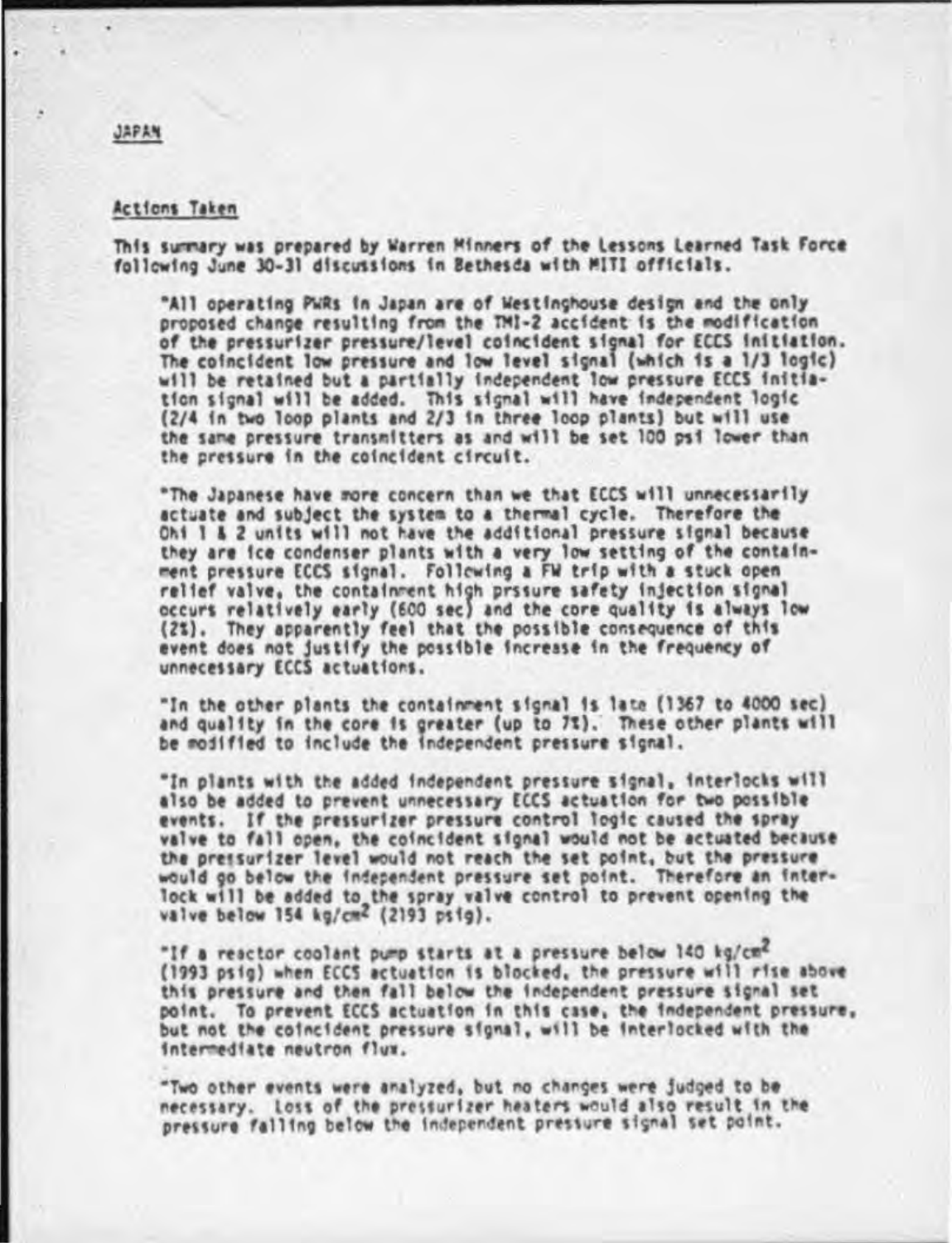However this would not occur until after one hour, which is considered sufficient time for the operator to take corrective action. The final event analyzed was continued FW flow after a reactor trip which would reduce pressure but not low enough to actuate the independent pressure signal." (See first entry under "Documents Received.")

#### Assumed TMI-Related Incident

The following was also provided by W. Minners:

"A recent incident (July 15) at Ohi 1 was interpreted by the operators to be a TMI-2 type event. A short caused by twisted wires at a connector initiated a low flow reactor trip signal. (The circuit had a 1/1 logic.) The resulting transient caused the secondary system relief valve to noon 2 minutes after the reactor tripped because the valve set point was inadvertently set too low. The blowdown through the valve caused the steamline differential pressure (between steamlines) to trip and actuate ECCS. During the transient the RCS pressure fell and returned rapidly to near the initial valve. The high rate of pressure change caused the pressurizer relief valve to open. The operator checked the pressure control system and primary to secondary leakage. After 9 minutes the operators plotted the RCS pressure and temperature to assure adequate subcooling, checked pressurizer level (increased to 75% from normal 60%), AFW pump operation, SG level, main steamline valves closed, and containment sump level and then reset safety injection after 13 minutes. .About two tons of water were added by the HPIS during the incident."

#### Documents Received

"Measures to Be Taken in Conformity with Analysis Results of ECCS Pertaining to Pressurizer Lavel Instruments of FuR Plants (Two and Three Loop Plants). prepared by the Agency for Natural Resources and Energy, MITI, June 28, 1979,  $2$  pages.

ANRE, as a result of the TMI-2 accident, has analyzed and evaluated the influence of siessurfzer lavel instruments on the effectiveness and functionability of the ECCS of Japanese PWPs (2- and 3-loop plants) by simulating the initial sequence of TMI events, with the following results:

- (1) For the case in which all main feedwater pumps trip while a reactor is in rated full power operation with subsequent failure to start all three auxiliary feedwater pumps automatically against the design to be automatically initiated under this condition (15 minutes later to be manually started); pressurizer pressure will not build up to set point level for pressurizer relief valve(s) to actuate (164.2 kg/cm2G), and the plant can be safely shutdown.
- (2) With an additional assumption to (1) above in which the pressurizer ralief valve once opens during the transient as designed but is to be stuck open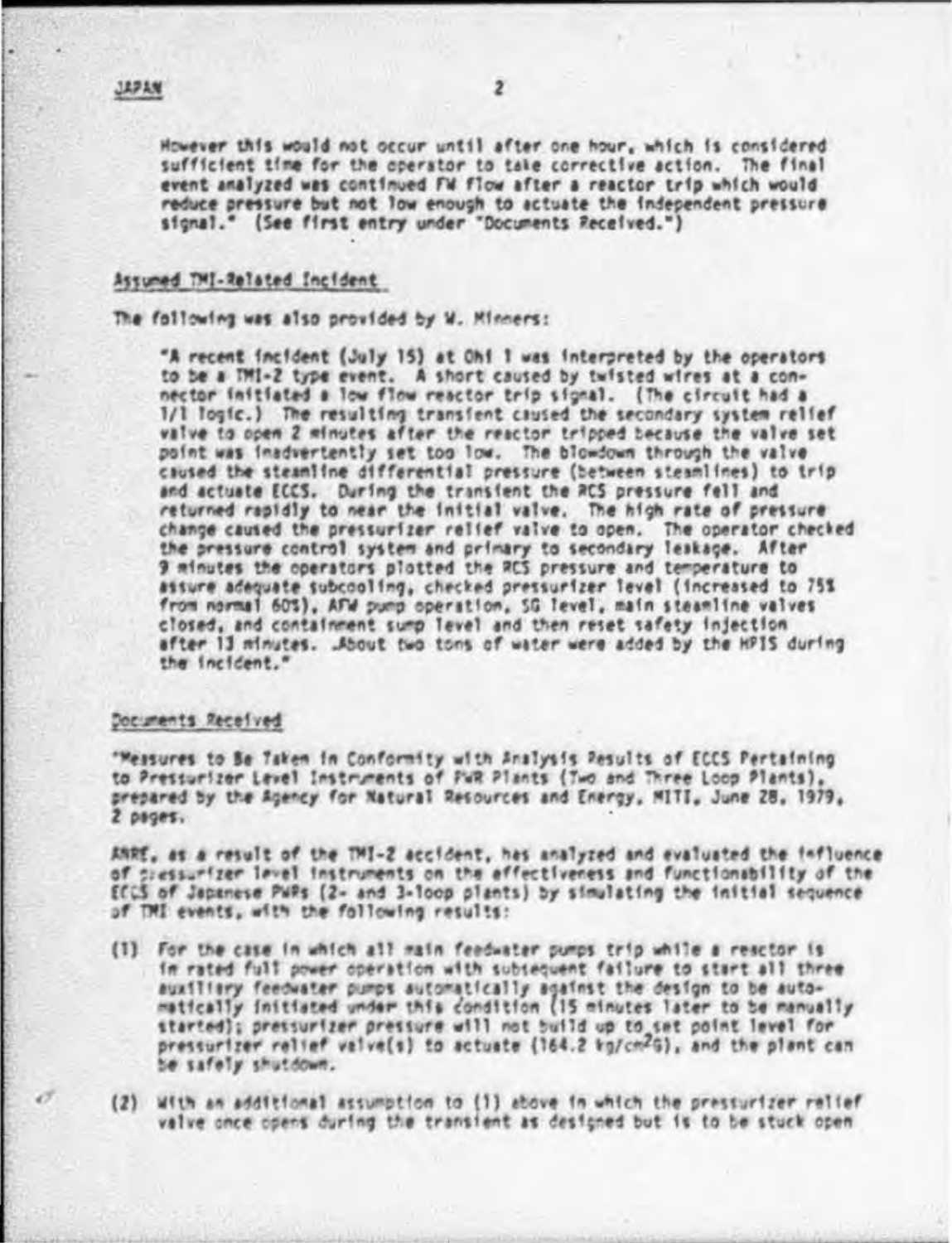against the design even after system pressure comes back to its closing set point level due to a failure in the pressurizer pressure control system; the core can be kept totally covered with water for an extended period of time, and the coolant discharge from the primary system can be positively detected by such indications as the open or closed position of the pressurfzer relief valve(s), exit line temperature of the valve(s), primary coolent temperature and pressure, containment vessel atmosphere temperature and radiation level, which provide the plant operator sufficient time for closing the isolation valve(s) in the pressurizer relief line manually.

- (3) With a further assumption added to (1) and (2) above in which the operator fails to close the isolation valve manually so that a longer period of time elapses before automatic initiation of the safety injection signal, the core can be maintained submerged for an extended period of time, which provides the plant operator sufficient time allowance for manually starting the high pressure safety injection system of ECCS.
- (4) For the conditions (1-3) above, manual operation is considered sufficient to mitigate the situation practically and safely. However, it is deemed more favorable to automatically start ECCS in a rather early stage of event when it is necessary by adding an independent low reactor pressure signal to initiate the safety injection signal (named P' in the following) in addition to the presently designed and existing coincident signal of low reactor pressure and low pressurfzer level.
- (5) For the addition of this P' signal circuit, the possibility of inadvertent actuation of ECCS was also reviewed. It was concluded that precautionary measures such as adequate implementation of plant operation and control procedures and management, and engineering improvements to prevent spurious actuation of ECCS, can be sufficiently provided.
- (6) Finally, by safety analysis for the cases (1-3) above with the additional P' signal, it is concluded that the reactor plant can be safety shut down without impairing the integrity of the core.

"Report of the JAIF Survey Team on TMI Accident," Atoms in Japan, June 1979, Volume 23, No. 6, 9 pages. Available in English.

This report, prepared by a JAIF team which was in the U.S. April 18-27 to gather facts about the TMI-2 accident and to look into its social consequences, summarizes the team's findings. It contains an introduction, sections on the accident sequence and problems and energency response and problems, and an appendix. The report observes that "the fact that the accident caused no inmediate casualties indicates the overall safety of the system of nuclear power."

Peport of the TMI Accident, prepared by the Science and Technology Agency, May 2, 1979, 22 pages. Available in Japanese.

This report collects information about the TMI-2 accident, including the correspondence of the developed countries.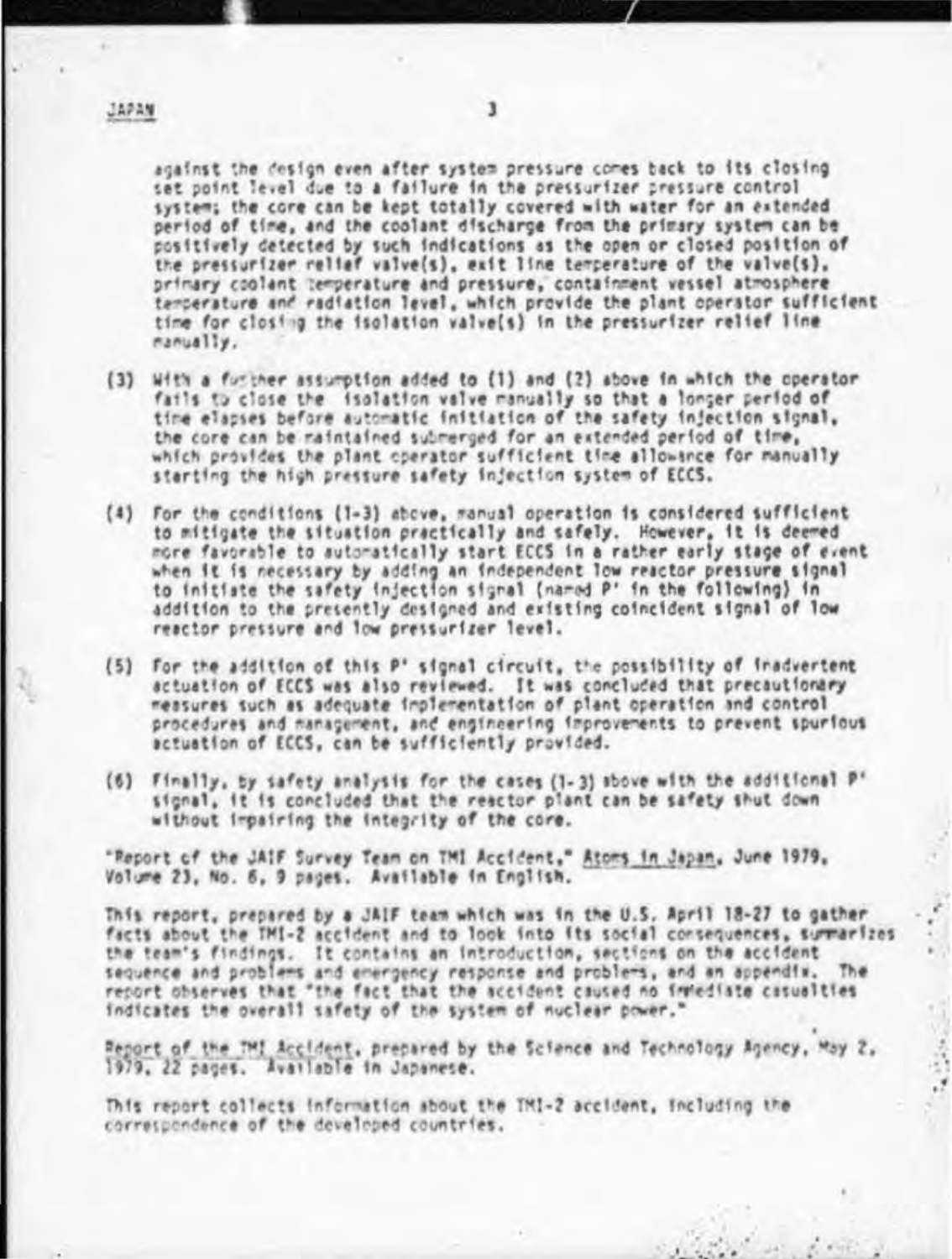First Interim Report by the Special Committee on Investigation of the Accident<br>at an American Nuclear Power Station, prepared by the Special Committee of<br>Investigation, May 28, 1979, 125 pages. Available in Japanese.

This report collects information on the TM1-2 accident obtained by the Special<br>Committee by the middle of May, and makes a few comments on the material.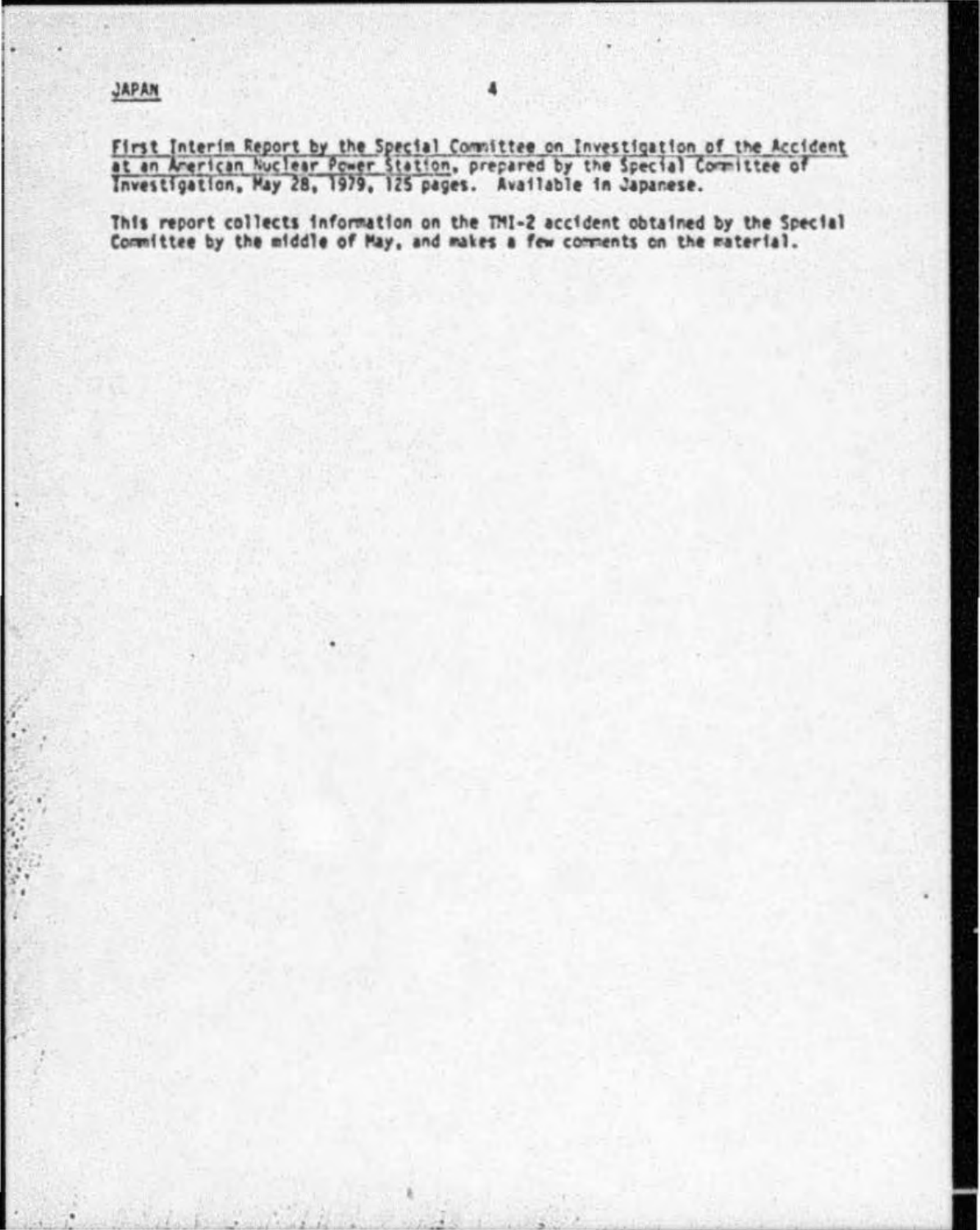#### THE NETHERLANDS

#### Actions Taken

The Minister for Social Affairs, appearing by invitation before Parliament on April 5. expressed his concern about the seriousness of the TM1-2 accident, but stated his view that sufficient dissimilarities existed between TMI and Borssele (a PWR of IGU design) and Dodewaard (a BWR of GE design) that no shutdown of the Dutch plants for safety reasons was necessary. By follow-up note dated May 11 (See entry under "Documents Received."), he presented Parliament with more details on the accident, as well as with a review of implications for the Dutch nuclear program, the basic facts of which were derived from TMI information provided by NRC.

This preliminary review concluded that there is no invediate need for design changes in operating Dutch nuclear power plants. The Ministry for Social Affairs (NMSA) has, however, asked the plant owners to respond to a number of questions on verification of operating and maintenance procedures and the role of operating personnel. In graeral terms, these questions are similar to questions 1, 2, 6a, 7, 8, 9 and 11 of IE Bulletin No. 79-068. The answers are presently being evaluated and discussed with the plant owners. Other technical design changes are under consideration by the NMSA staff.

On an interim basis the following measures have been taken at the Borssele plant:

- (1) Manuel initiation of HPSI at low primary system pressure alone. Automatic HPSI had been designed at coincident low system pressure and low level signals or system pressure and high containment pressure. Freliminary analysis of small breaks in the pressurizer and of a stuck-open pressurizer spray valve have shown the possibility that neither one of these coincident signals might be triggered. However, drop of system pressure could easily cause voiding in the core. Change in protection system logic is under consideration (e.g., coincident low system pressure and shall temperature difference between core outlet and pressurizer).
- (2) Automatic start of reactor building sump pump has been switched off. High level sump alarm with tripper operator response for a manual start.

At the Dodewaard plant, the hydrogen problem in containment has been prevented by inerting the containment after the recent refuelling outage. Provisions have<br>been made for hydrogen and bxygen sampling and hydrogen removal by a recombiner.

The other chapters of the governmental note devote attention to the relation of the TMI accident to general safaty studies, emergency planning both at TMI and in the Netherlands, and neighboring countries and international consultation on safety matters.

The various recommendations and topics for further study as mentioned in the ACRS Interim reports and the NRC staff report NURFG-0560 are also under review. Special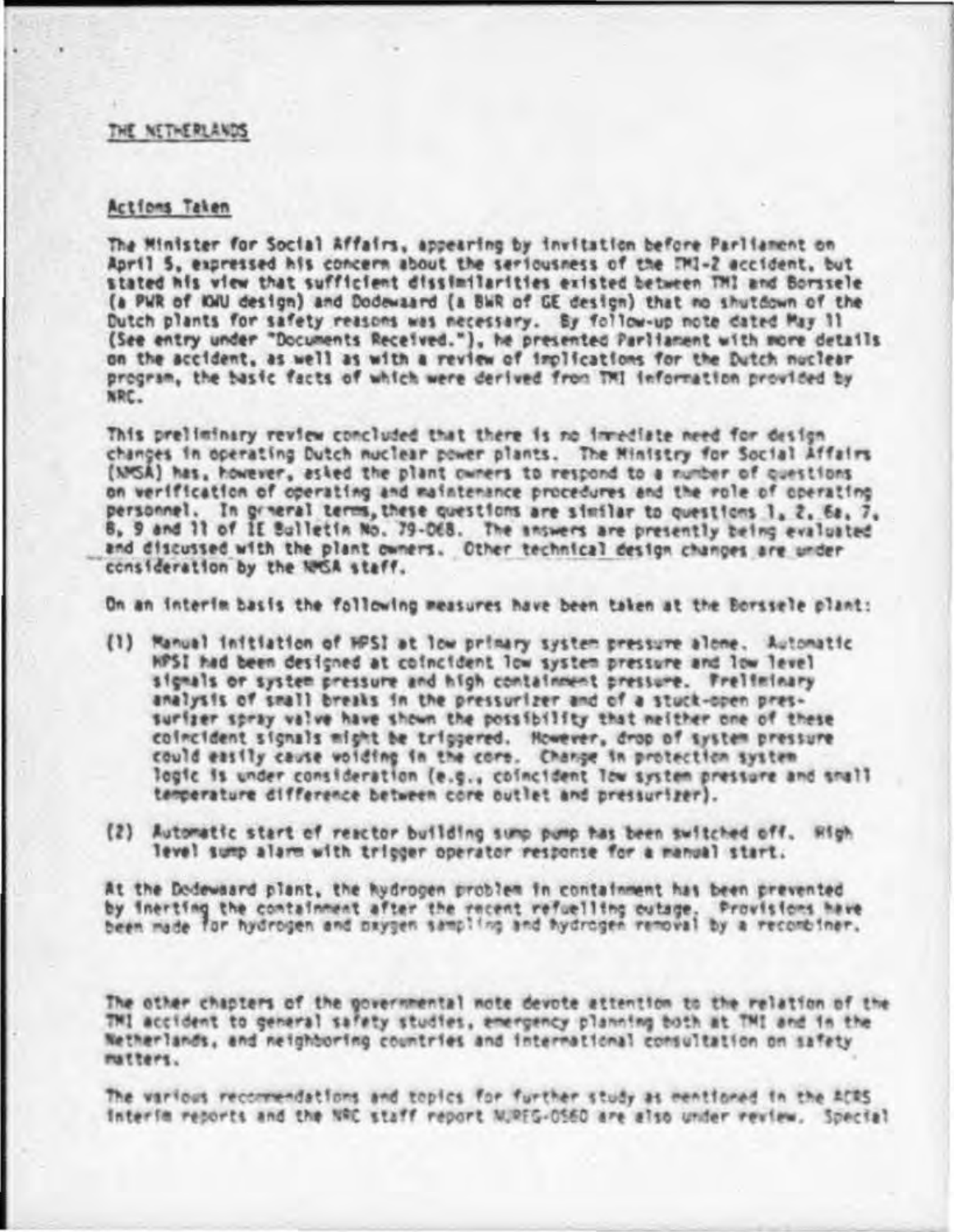#### THE NETHERLANDS

attention has been devoted to the implication of the isolation of those systems that provide service water and lube-oil to the main coolant pumps.

#### Documents Received

"Aan de Orde Is de Regeringsverklaring Over de Storing in een Kernreactor te Harrisburg in Amerika." April 5, 1979, 1 page. Available in Dutch.

Kernongeval natij Harrisburg, Brief van de Ministers van Sociale Zaken en van Volksgezondheid en Milieuhygiene, May 11, 1979, 15 pages. Available in Dutch.

Chapter 1 of this report acknowledges NAC's cooperation in supplying information. Chapter 2 provides a description of the plant and the preliminary accident sequence. Chapter 3 contains an analysis of the radiological consequences of the accident, while Chapter 4 surmarizes technical differences between Borssele and THI-2 in the following areas:

- $\bullet$ design and testing of feedwater system
- b) steam generator (design, heat transfer and water content-thermal inertia)
- reactor trip signals on feedwater transients  $\epsilon$
- d) automatic closure of relief line if relief valve is stuck open
- e) pressurizer level-indication
- f) HPSI operation and manual shut-off
- $q$ containment isolation trip signals
- h) natural circulation behavior
- 1) containment design...

Chapter 5, based on these technical differences and the typical errors and failures in the TMI accident sequence, concludes that there is no immediate need for design changes in Dutch plants.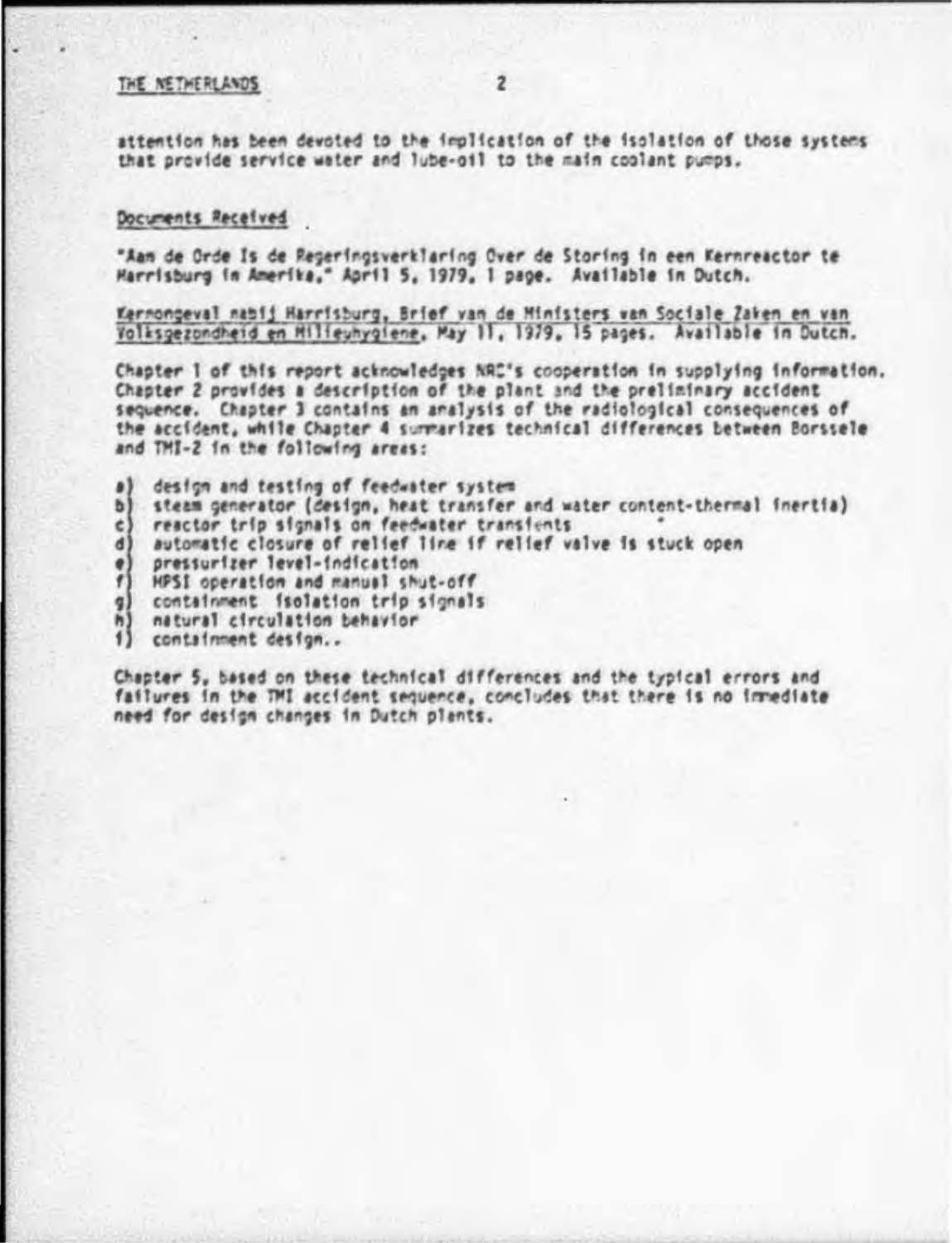#### THE PHILIPPINES

## Action Requested

The Embassy of the Philippines, by diplomatic note dated July 17, 1979, requested the Department of State to arrange for NRC to answer several questions in connection with the current inquiry being undertaken by a presidential commission in<br>the Philippines on the nuclear power plant under construction on the Bataan peninsula. NRR and IP are preparing the responses, which will be submitted to<br>the Commission for review before transmittal to State.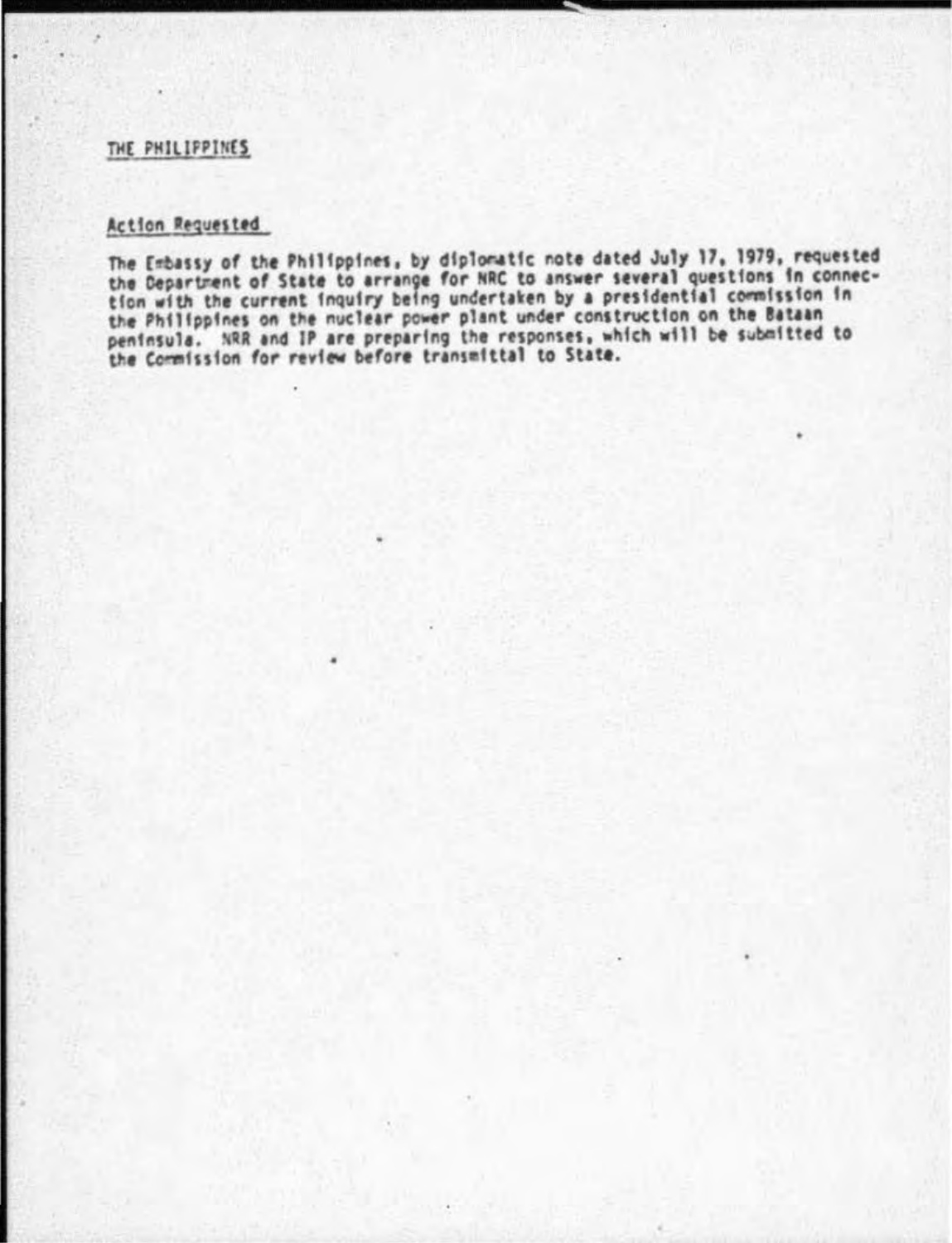#### SWEDEN

#### Possible TMI-Related Action

A new law was passed in Sweden on June 19, 1979, which postpones the fueling of any reactor not fueled before that date to the end of June 1980 or any earlier date decided upon by the government. The object of the law is to prevent the start up of any new reactors (beyond the 6 already in operation) before the Swedish referendum on nuclear power policy to be held March 15, 1980. Immediately<br>affected by the law were Ringhals 3 and Forsmark 1, which received their fueling permits, according to the stipulative law, on June 21. Ringhals 4 and Forsmark 2 micht also be affected.

The new law provides that the owner of a reactor which has been given fueling permission according to the stipulative law but which cannot now be fueled because of the new law is entitled to indemnity from the state.